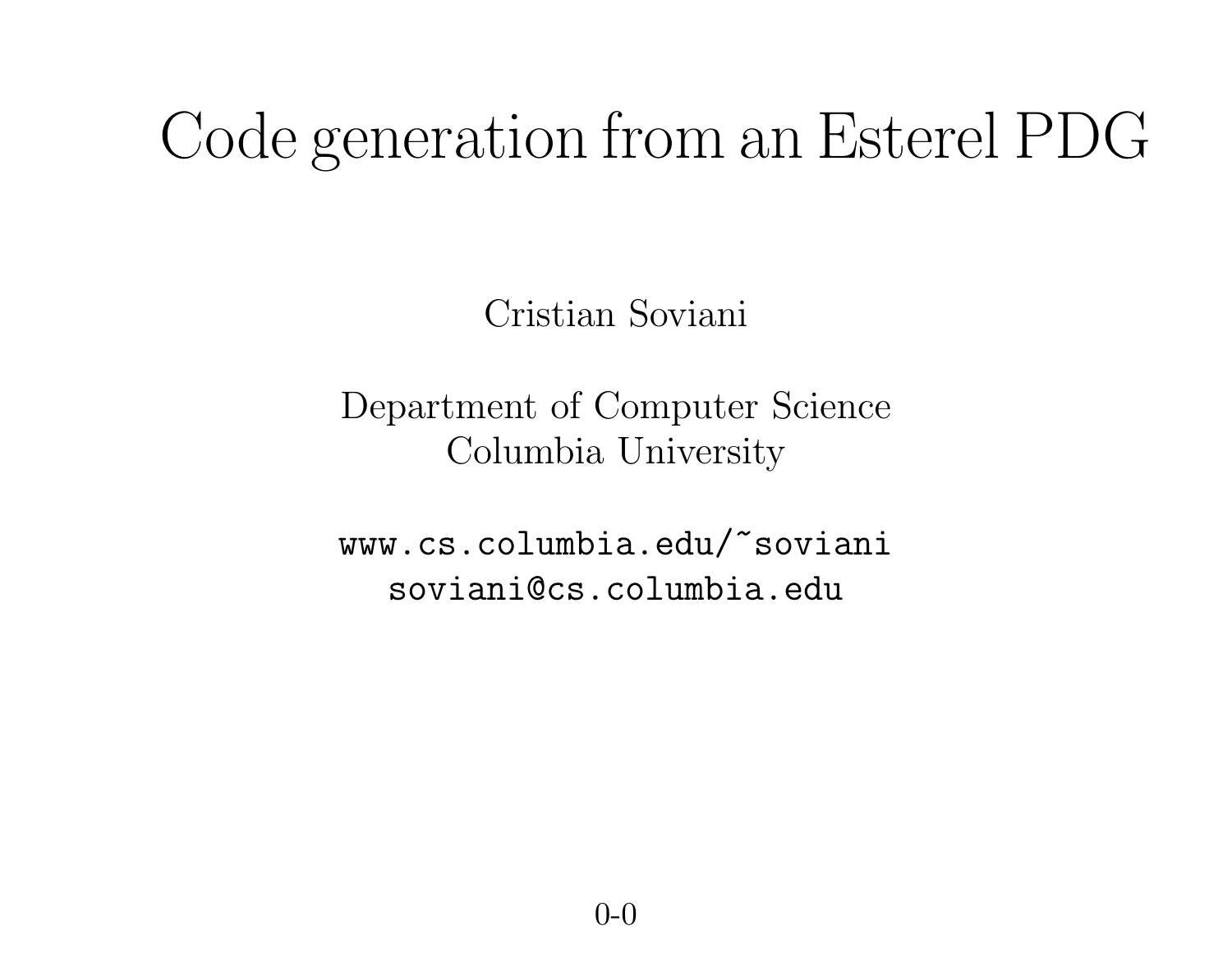#### Esterel

- Hybrid programing language; both s/w and h/w flavour
- Developed by Gerard Berry starting from 1983 [2]
- Very solid mathematical background
- Synchronous model of time, concurency, determinism
- Suitable for embedded systems design
- Can both be translated in software and hardware
- s/w: performance (code size / speed) is critical
- Project goal: to efficiently compile Esterel into software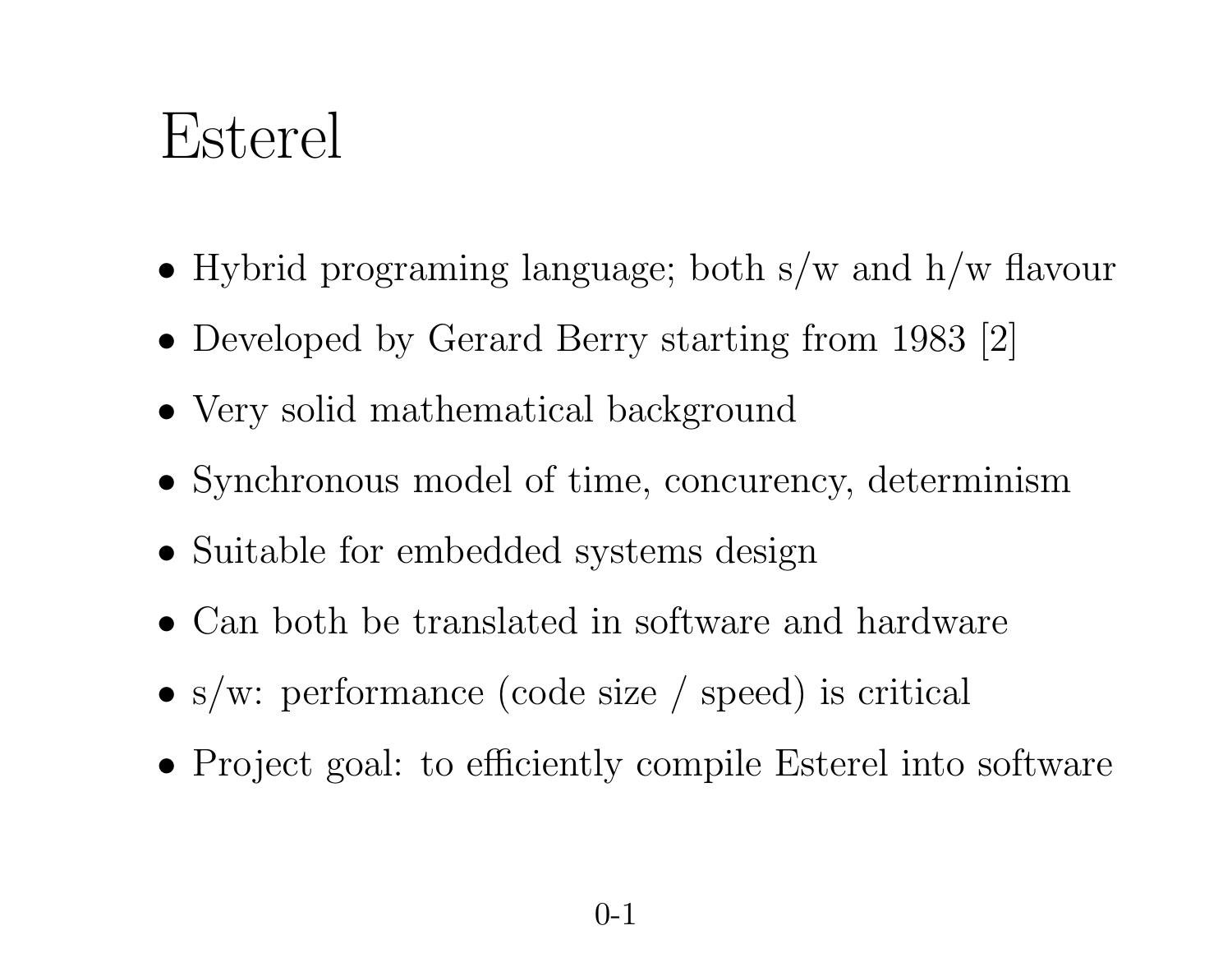## Related work

- Automata Compilers: V3 Compiler [Berry, Gonthier][2] very fast code size can exponentially grow for large programs
- Netlist Compilers: V5 Compiler [Berry][1] code size grows linear w/ source input - large programs slow code because of "idle" instructions
- Halt points functions [Bertin, Weil, et al.'s][3][7] good overall speed / size performance
- EC [Edwards][4] sees Esterel as an imperative language code size almost identical to netlist much quicker, still slower than automata compilers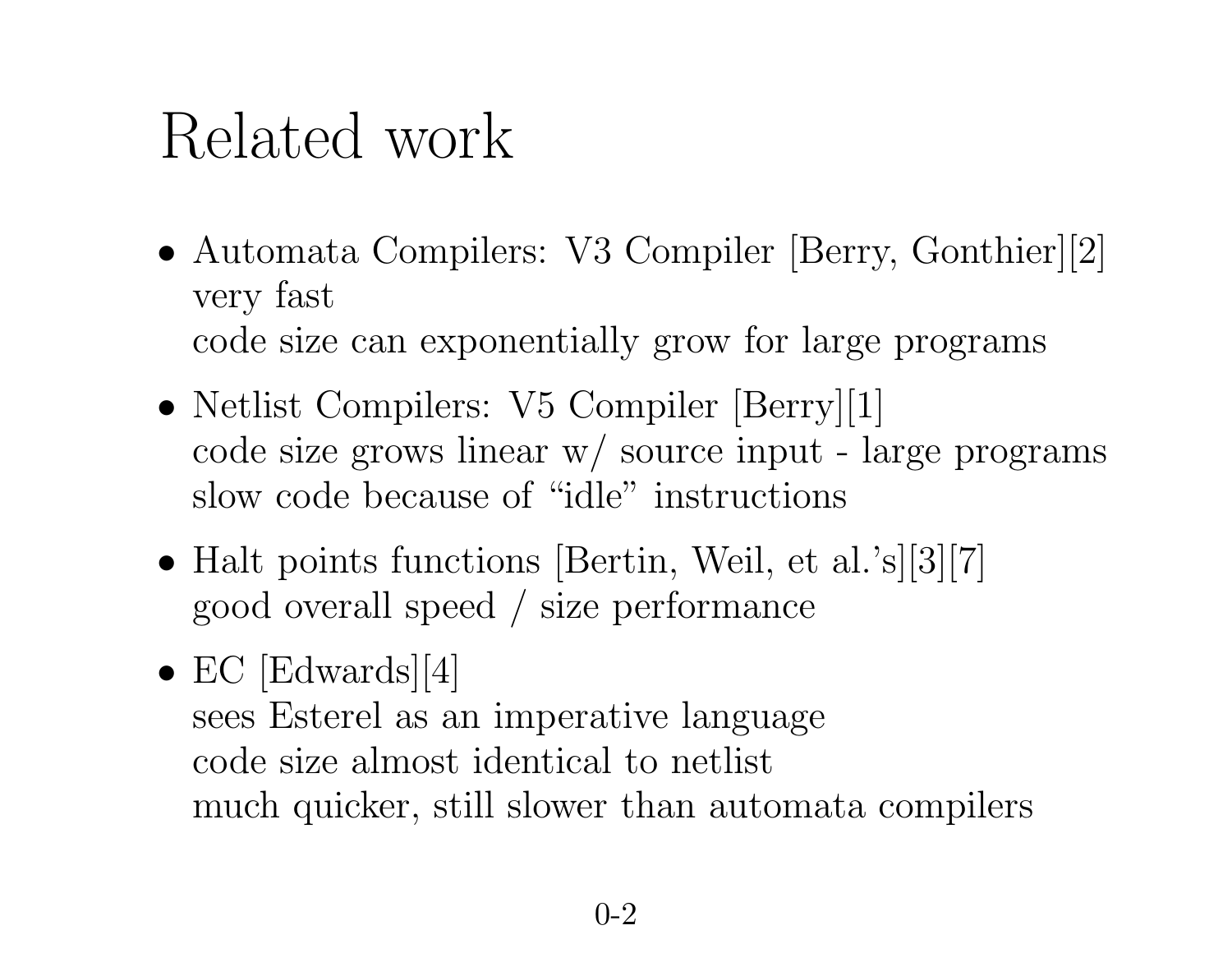# My work: Esterel PDG to CFG

Starts from PDG (Program Dependency Graph) - concurrent intermediate representation Generates CFG (Control Flow Graph) - sequential - can be trivialy translated to code

- computes data dependencies and remove deps. between mutual exclusive nodes
- uses Edwards [4] technique of thread slicing and interleaving; to minimize context switches, replaces EC's depthfirst with <sup>a</sup> more efficient algorithm
- uses a modified Simons & Ferrante's algorithm [5] to order siblings according to data / flow dependencies
- generates the CFG adding guard vars when necessary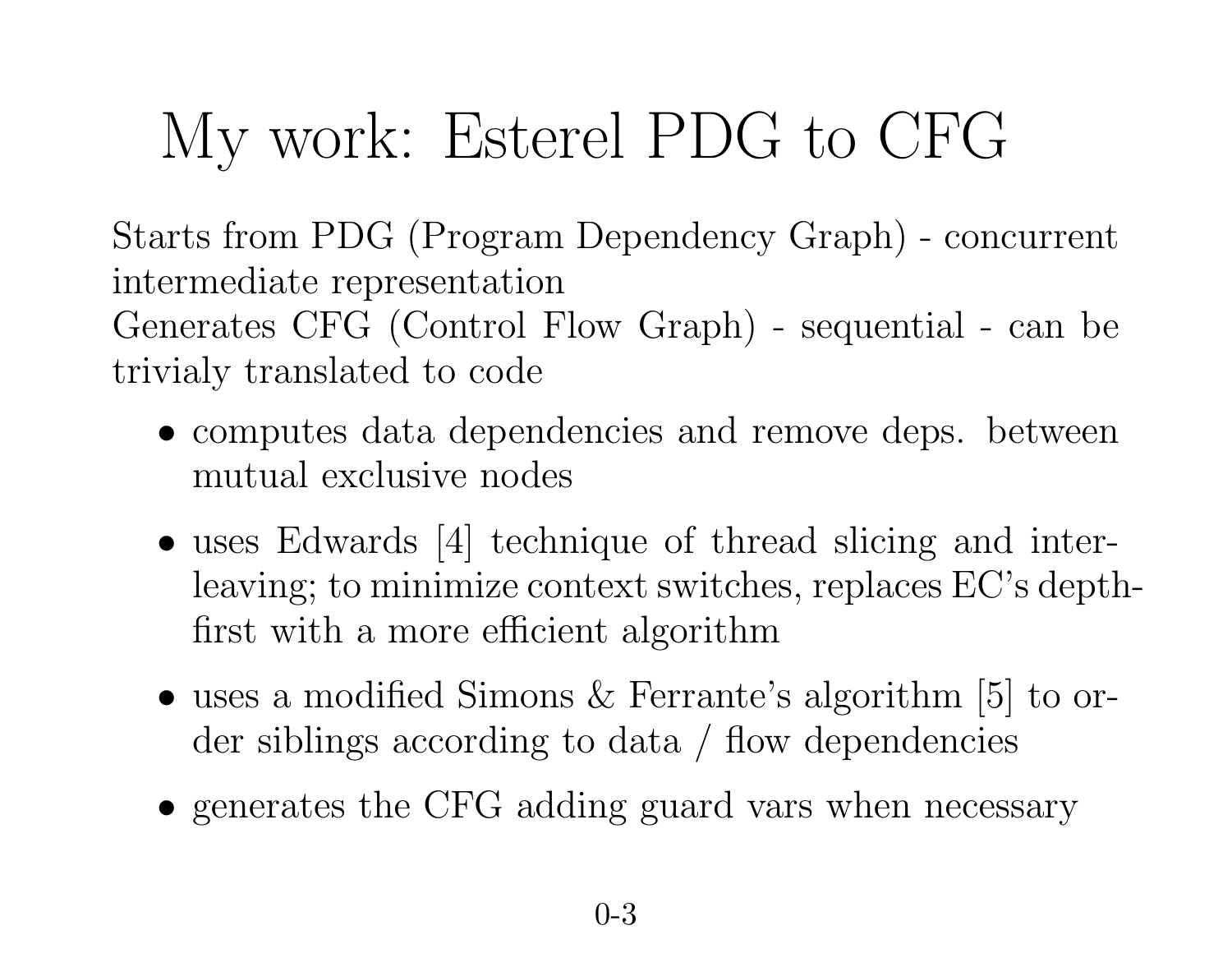### What is <sup>a</sup> PDG

- PDG is <sup>a</sup> very used intermediate format in compiler design
- Consists from <sup>a</sup> CDG (Control Dependency Graph) and <sup>a</sup> DDG (Data Dependency Graph)
- Compared to IC: <sup>a</sup> more high level abstraction of the program
- PDG can be efficiently optimized
- PDG is <sup>a</sup> better starting point than other intermediate formats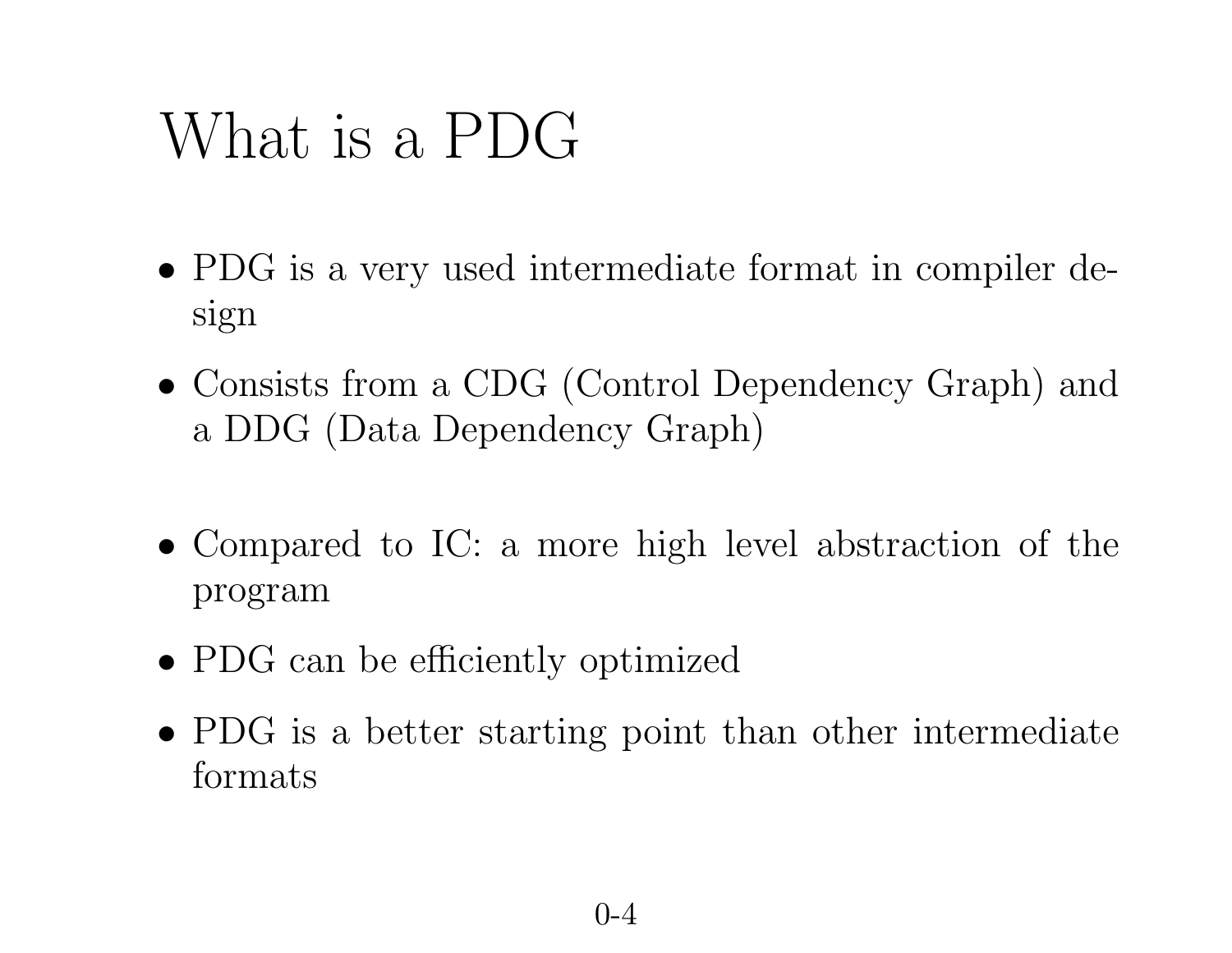#### CFG - CDG

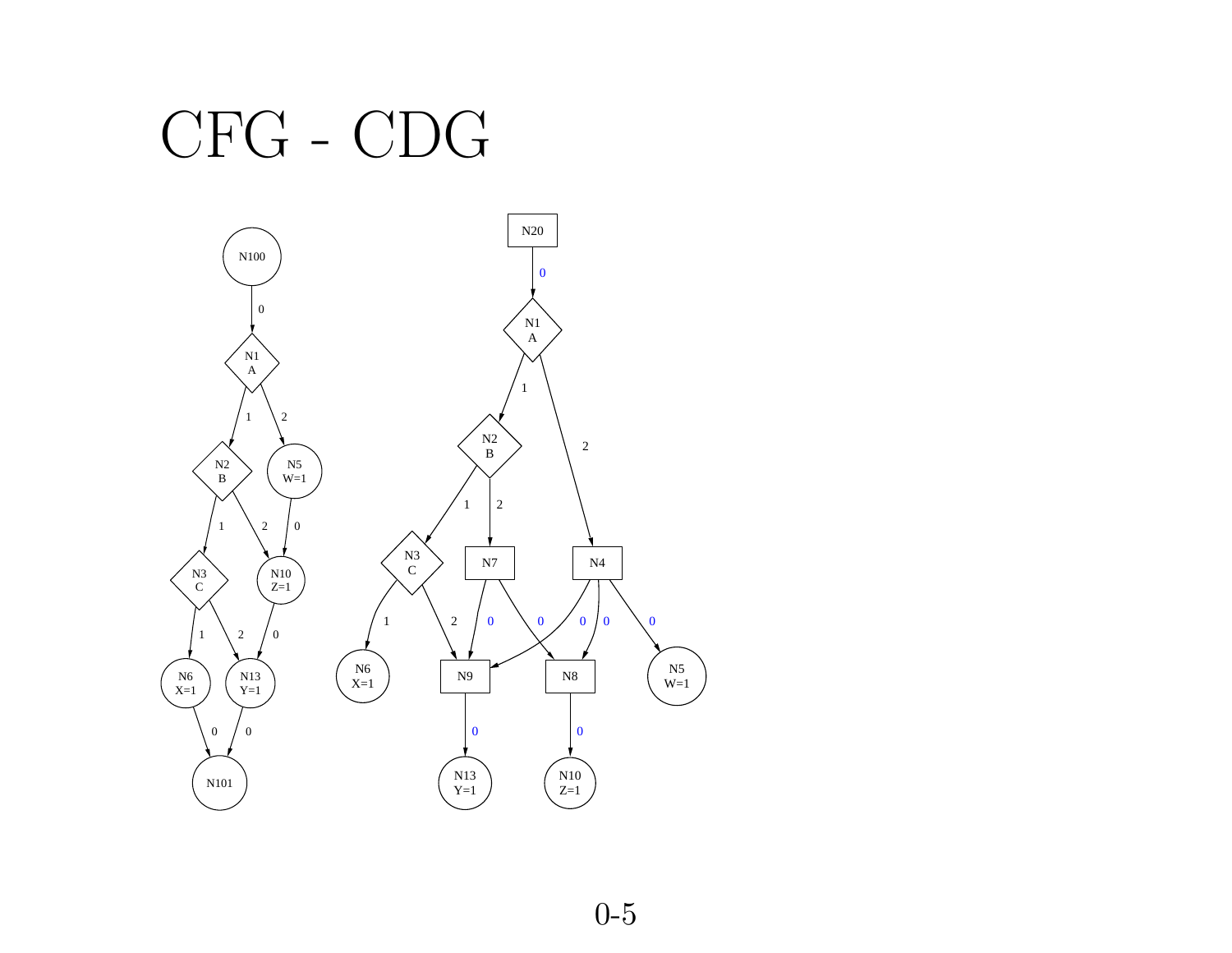## DDG - red edges

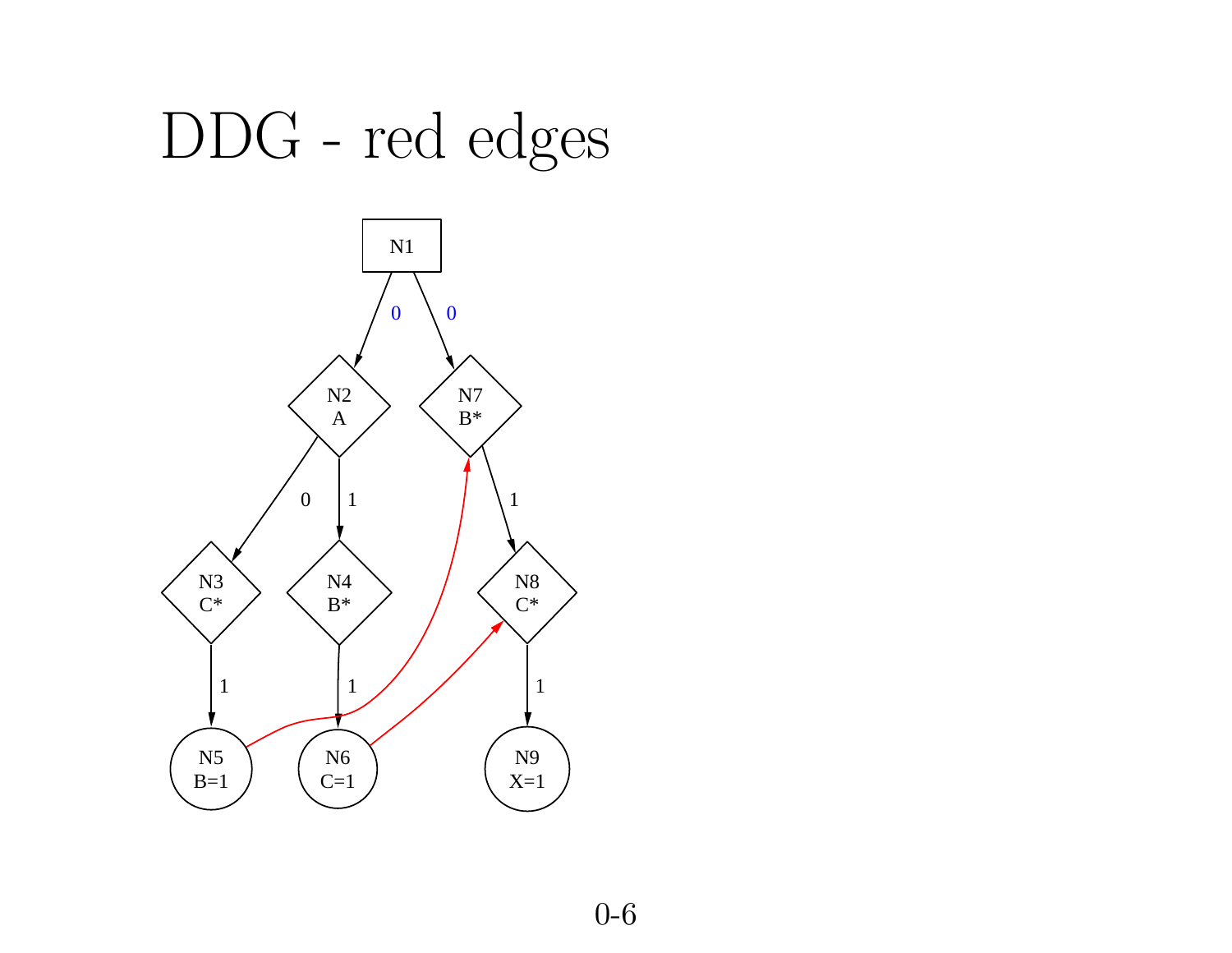## Compute the DDG

- my program input is CDG
- DDG will be computed by looking at variable names; use Esterel particularities
	- if <sup>a</sup> signal is emitted by several instr., the result does no depend on order; they can be read only after emitted by all
	- if <sup>a</sup> var is written by <sup>a</sup> thread, another thread can't read or write it
- remove data deps. between mutual excl. nodes
- more complex analysis is required to detect all dependencies which can be removed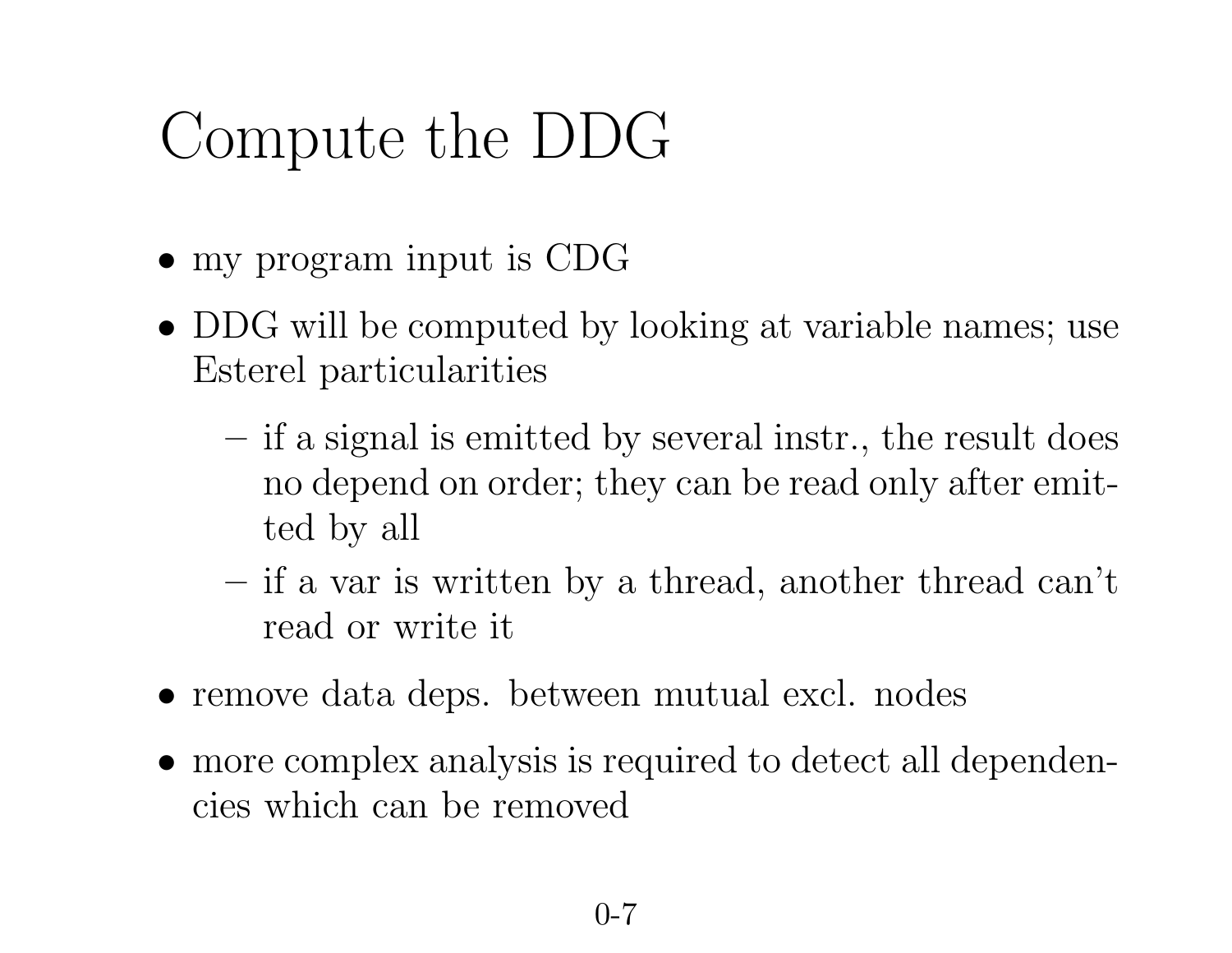#### Remove unnecessary data deps.



dotted edges will be removed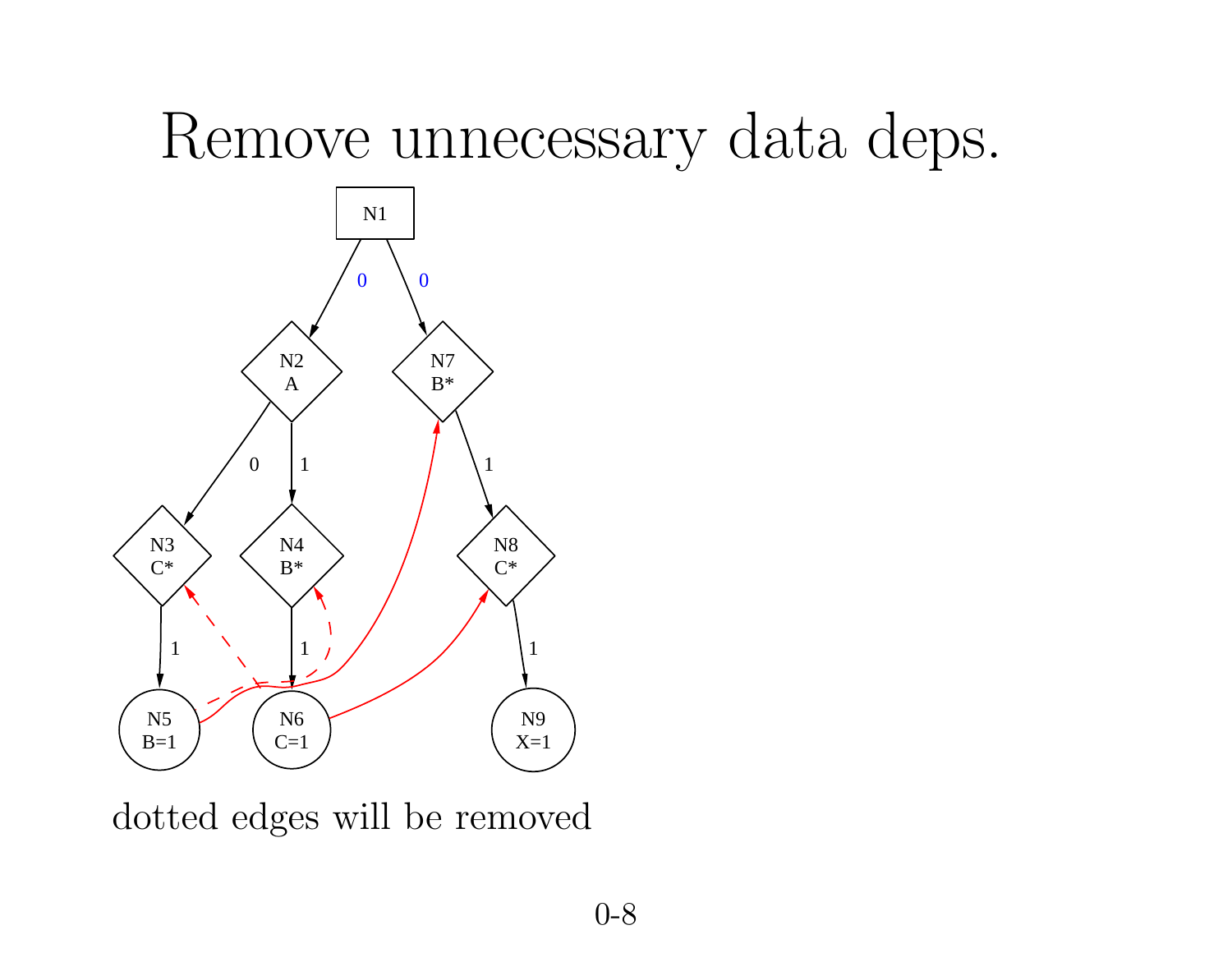## Slice the PDG

Cyclic dependencies between threads



Interleaving is mandatory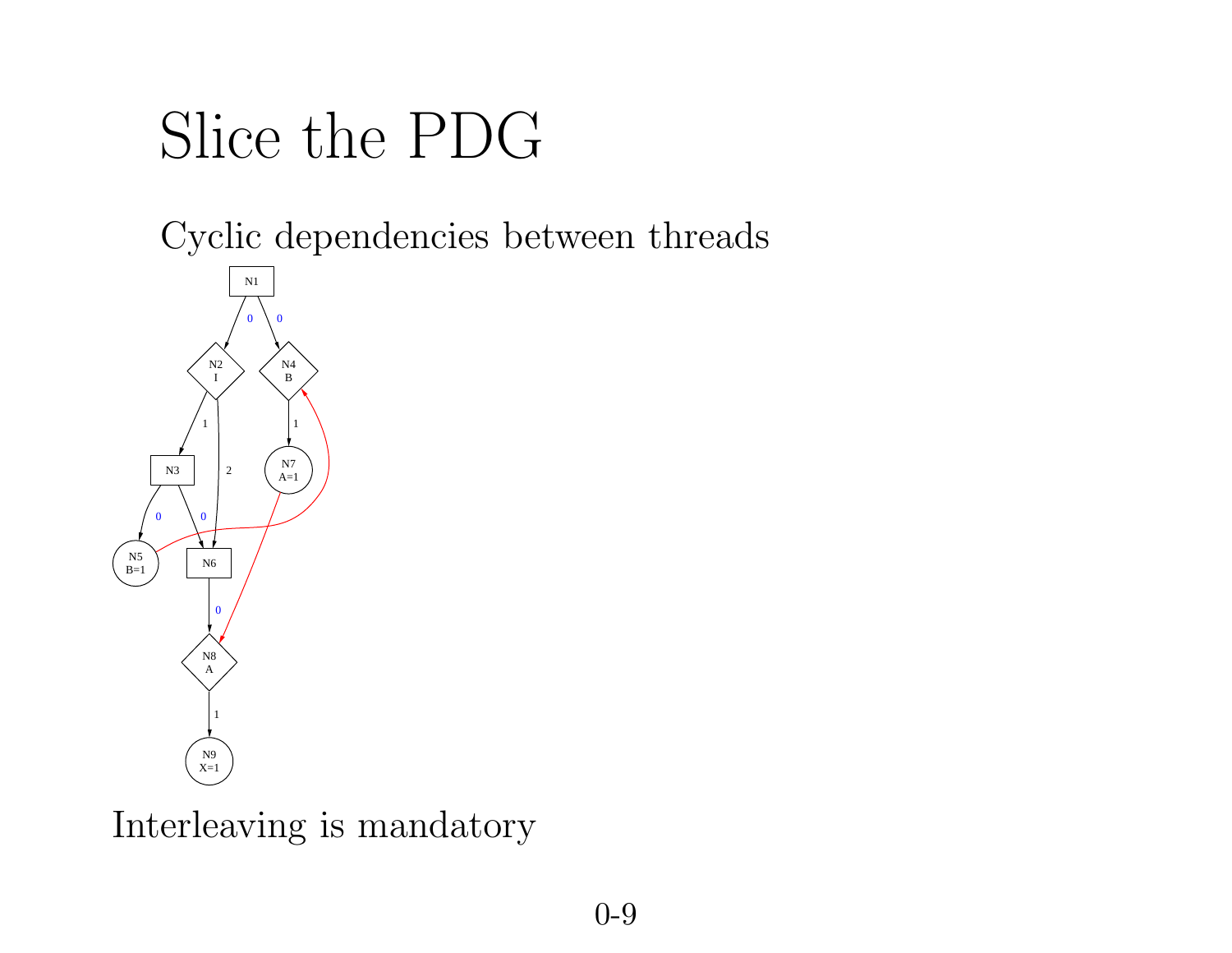# Cutting the threads

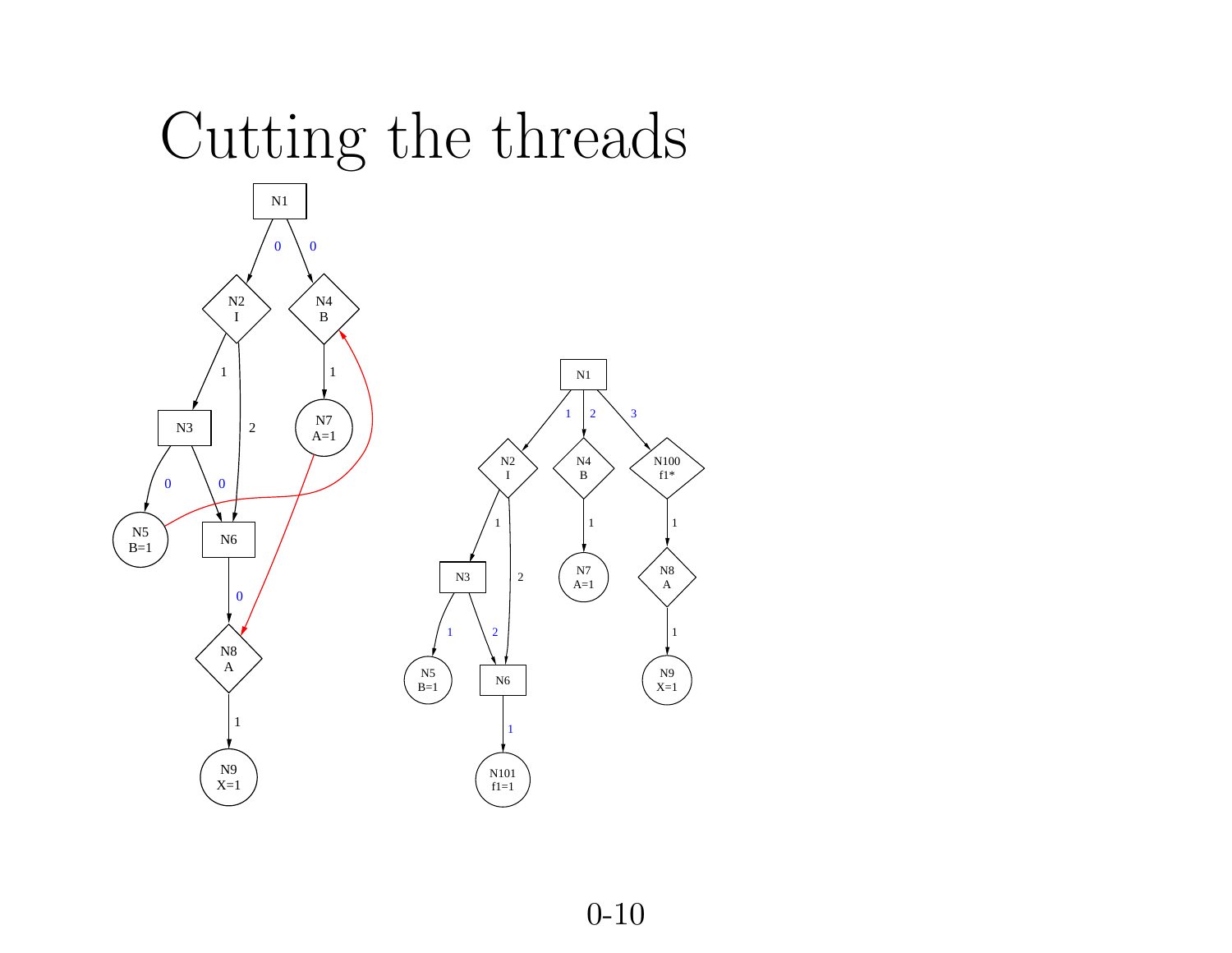#### Fighting for minimum cuts

- following Edwards' EC: interleave threads
- add "state" variables for thread resuming
- interesed in minimum number of cuts
- EC uses a depth first approach
- my approach: detect threads which has to be cut
- a greedy algorithm makes minimum number of cuts
- to do: minimum number of additional variables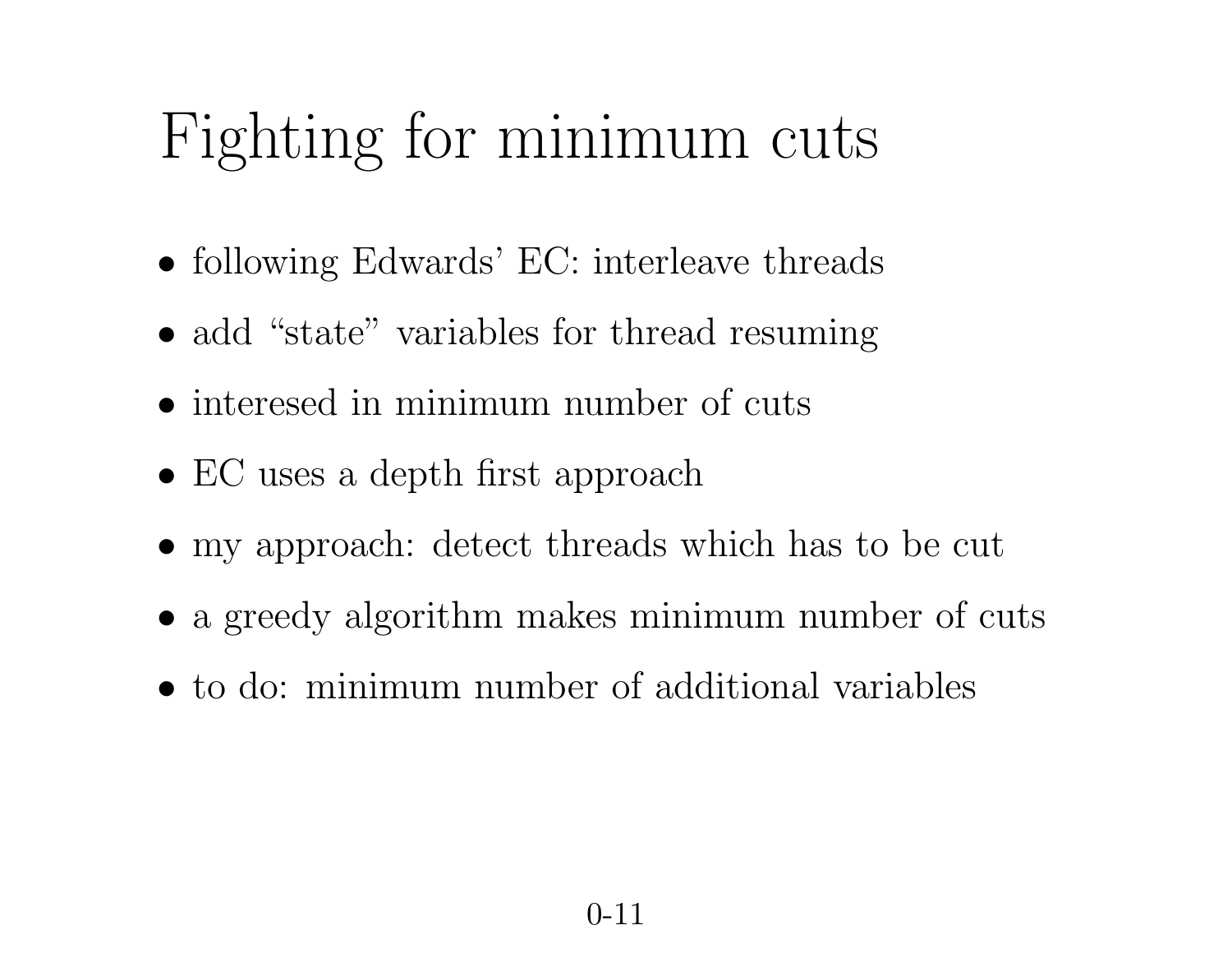## Order siblings

- Simons and Ferrante describe <sup>a</sup> O(VE) algorithm when <sup>a</sup> concise CFG exists [5]. Steensgaard extends it. [6]
- The problem is reduced to the ordering of siblings
- External edges are the biggest problem
- For each node <sup>a</sup> "eec" (external edge condition) set is computed. Based on "eec", siblings are ordered using <sup>a</sup> set of rules
- Only particular PDGs have <sup>a</sup> corresponding concise CFG
- When a concise CFG does not exist, the algorithm stops
- But it points out where guard variables / code duplication are necessary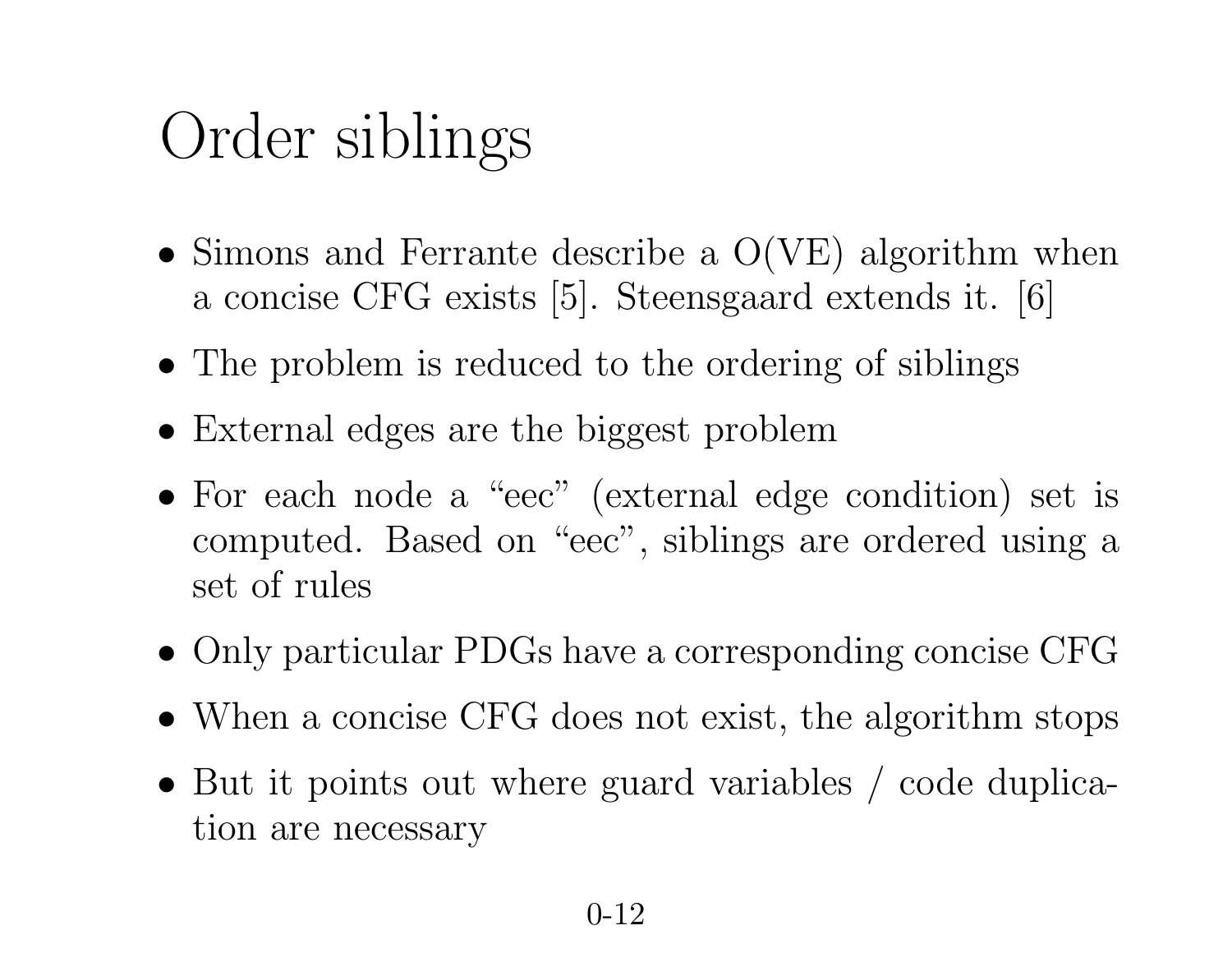### EEC ordering rules

- $X \in \text{eec}(Y)$  iff X executes if any descendents of Y executes
- $X \notin eec(Y)$  Y has an external edge with respect to X
- it is possible to simply schedule X before Y
- to schedule X after Y, guard variables are required
- this relationship can be written as  $X < Y$

Ordering is done by comparing siblings.

- data dependencies have priority
- if no guard variable is needed, the algorithm is guaranteed to insert none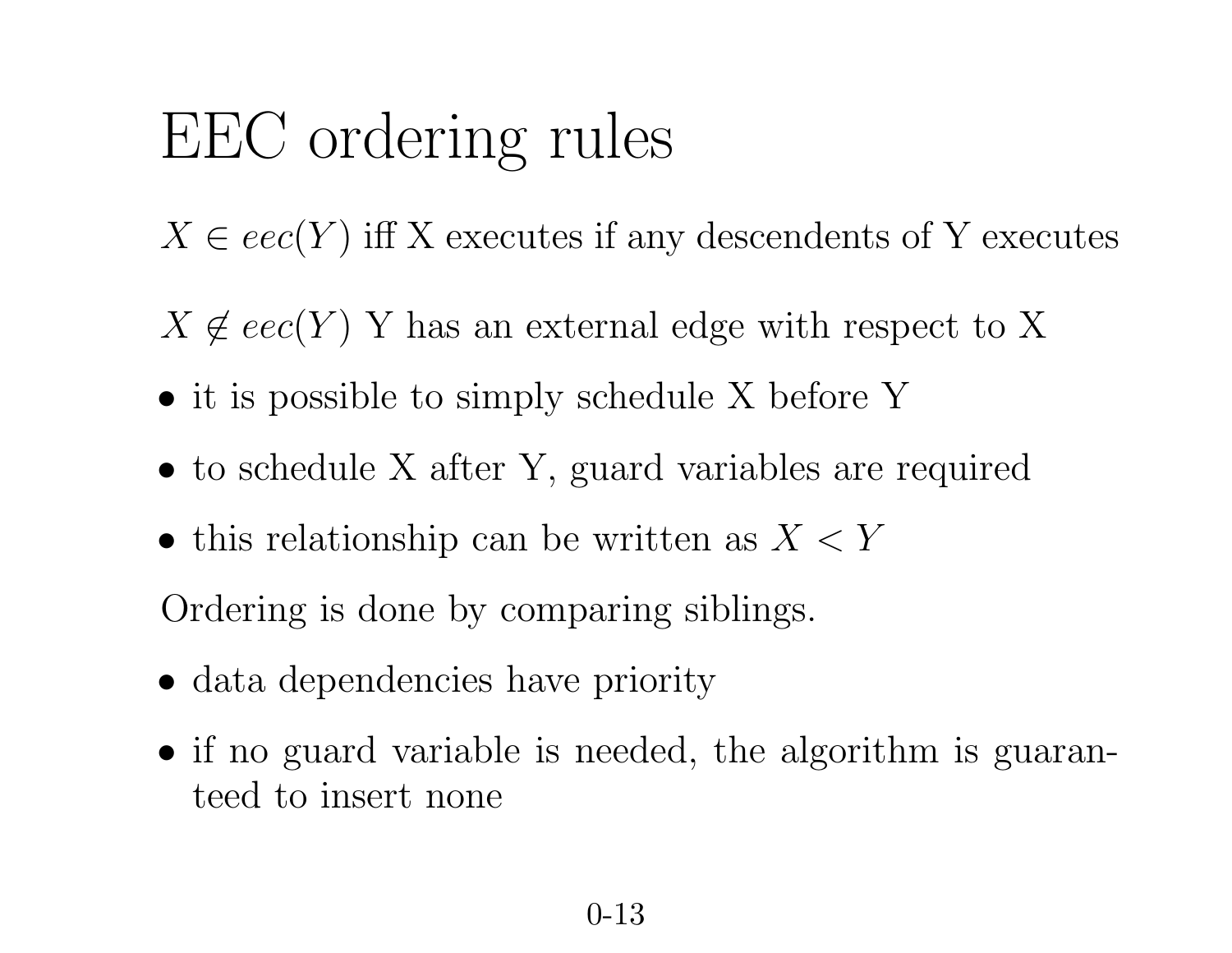

0-14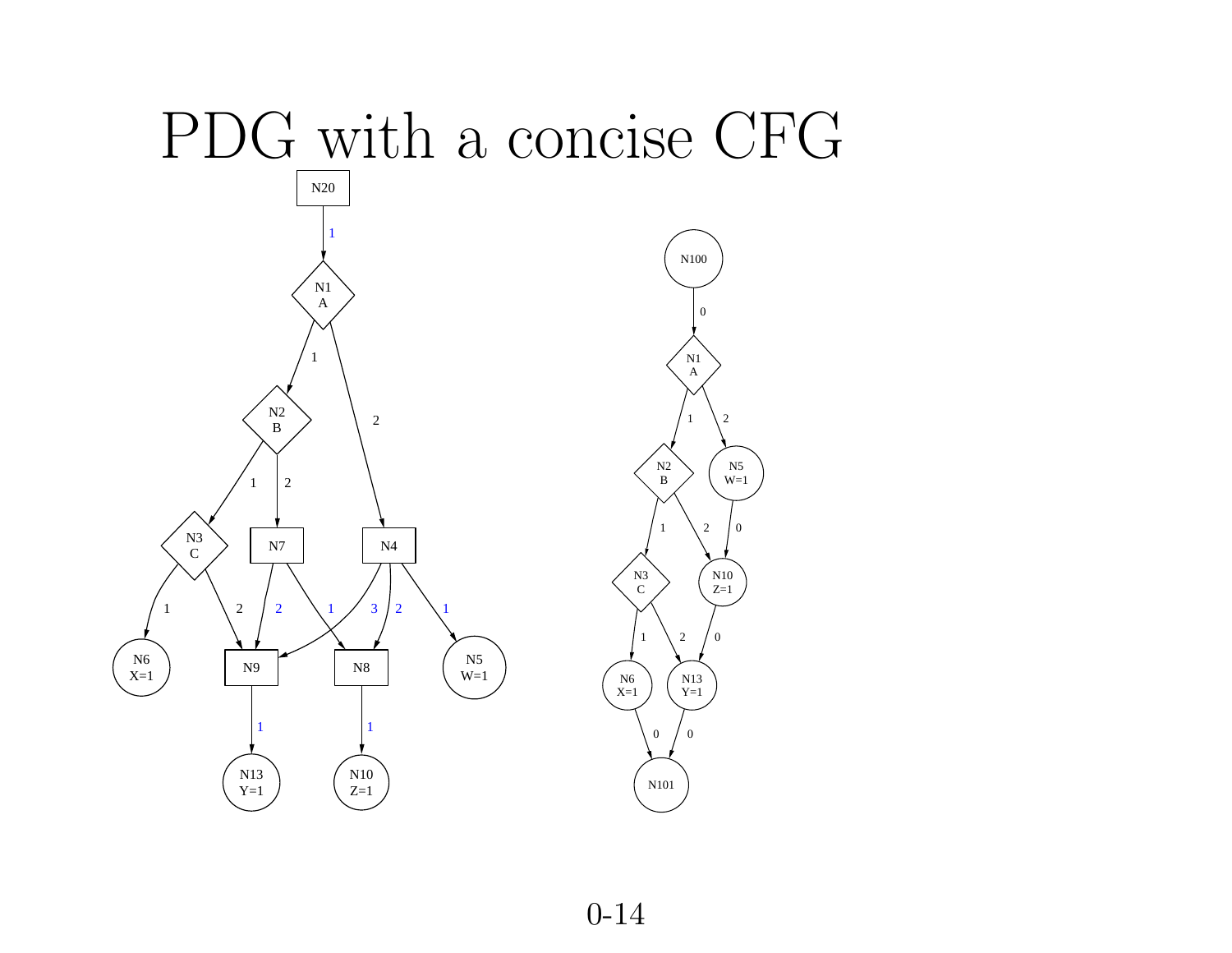## PDG without <sup>a</sup> concise CFG

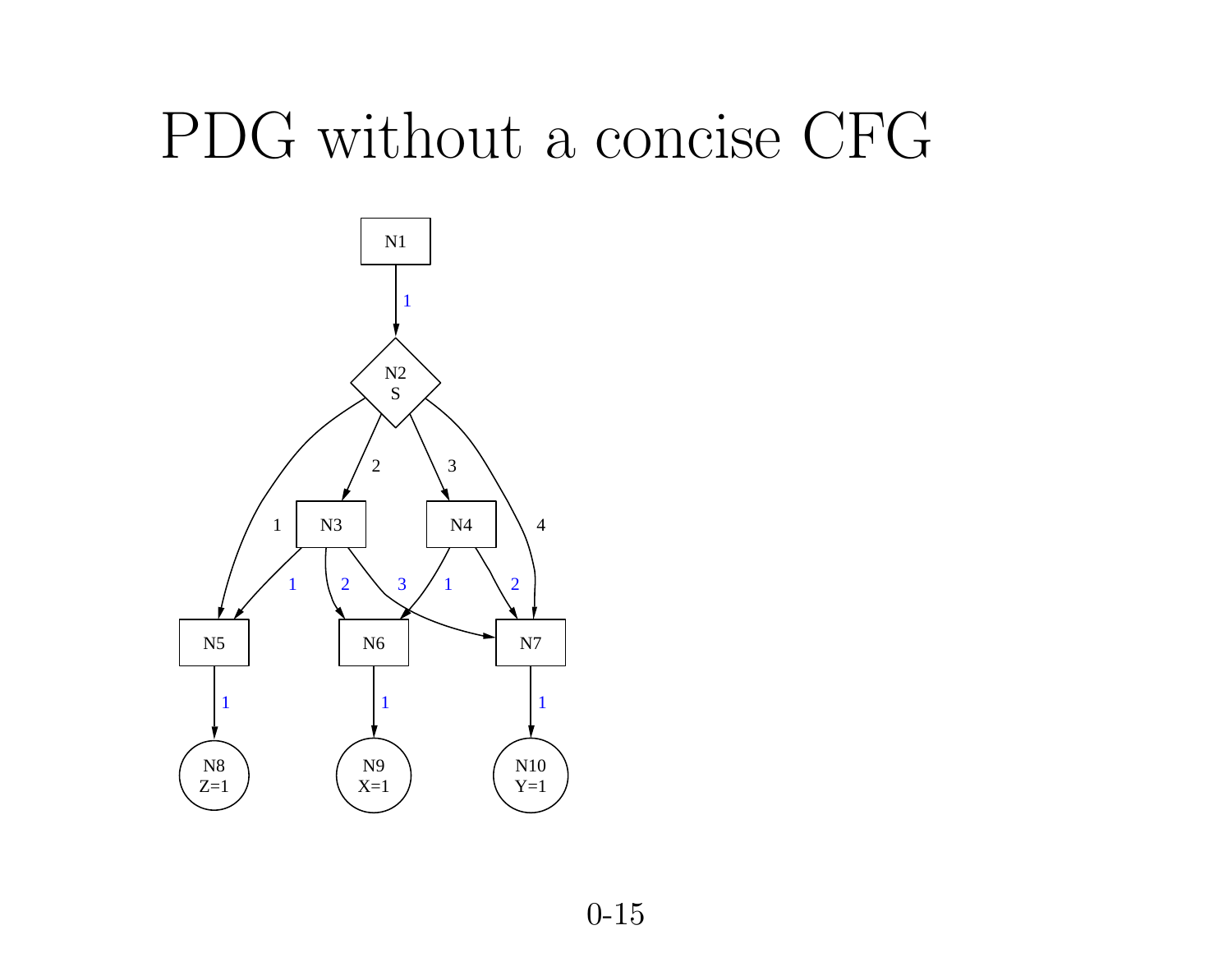#### Generate CFG

- now each region's children are ordered
- CFG generation is straight forwarding if no guard variable is needed
- guards variables simulate function calls without introducing overhead
- careful not to introduce unnecessary additional code
- CFG is generated in two steps
- CFG has an obviuos transalation to code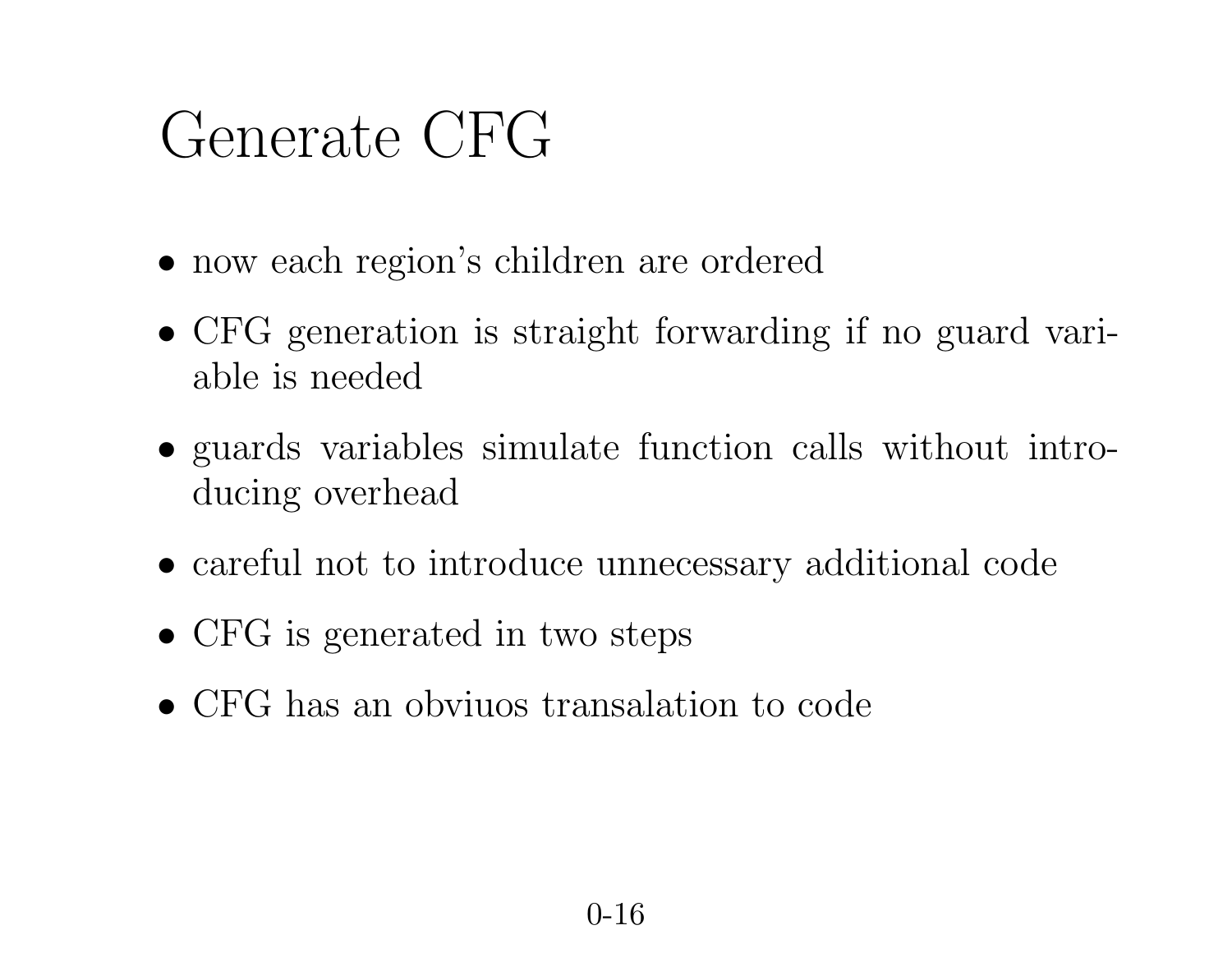## CFG with additional guard variable

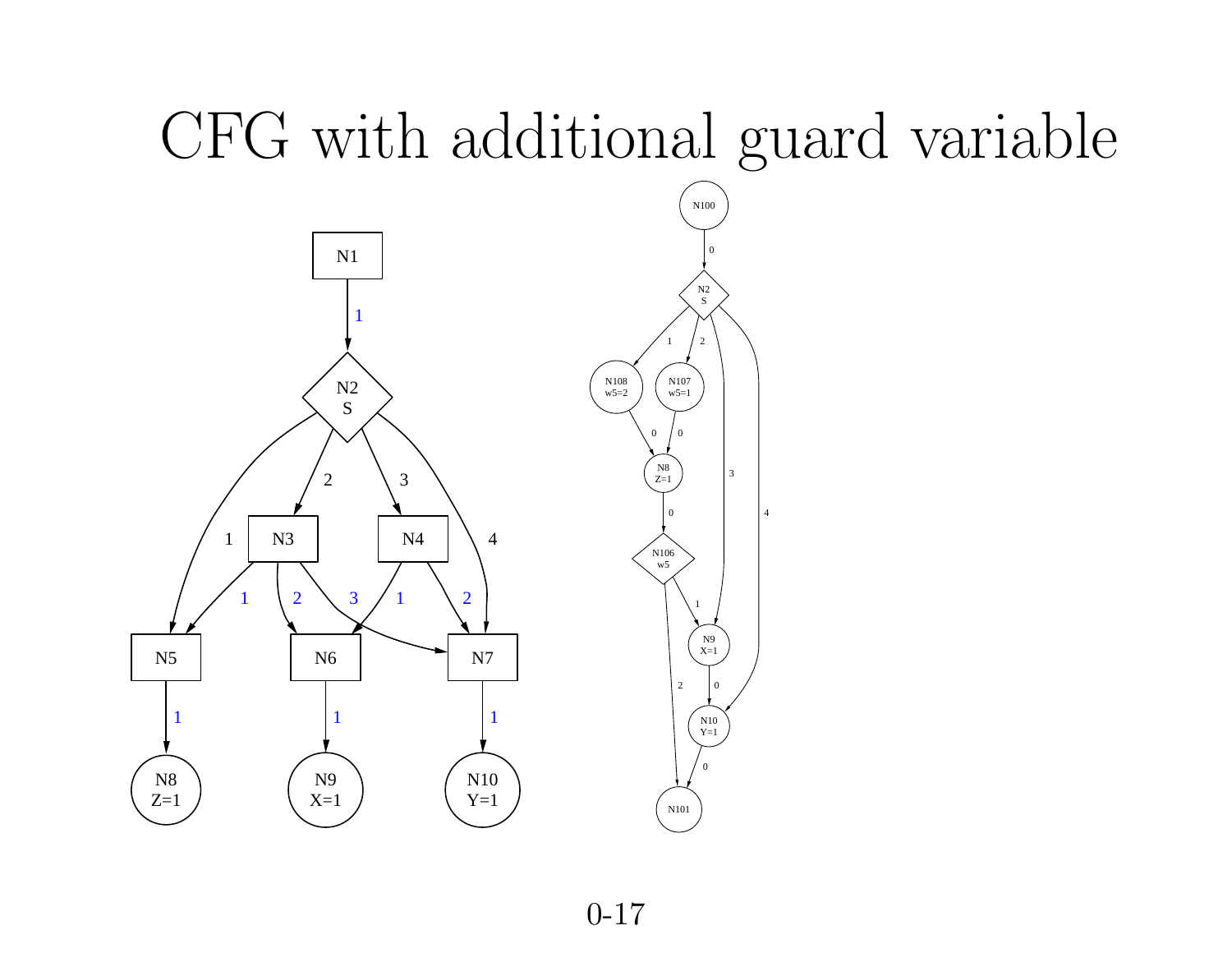### Results

- the program was tested on "problem" handwritten inputs
- both input PDG and generated CFG were exhaustively simulated: results match
- the results are encouraging

To do:

- test it on a real Esterel PDG, generated by ESUIF
- optimize the thread cutting "frontiere"
- optimize sibling ordering when guard variables are required
- optimize the PDG: open problem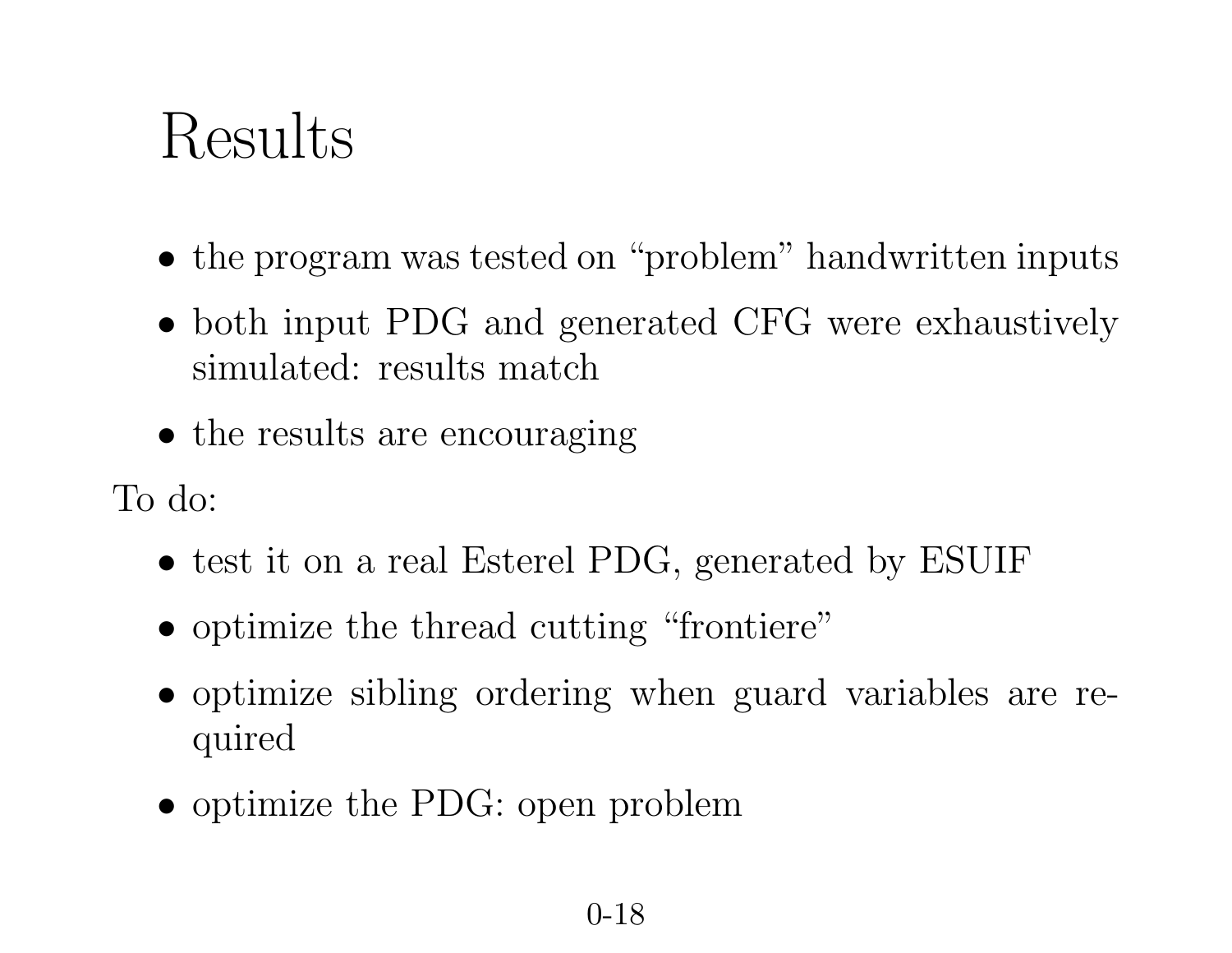

#### Prof. Edwards' favorite Esterel sample

module Example: signal A,R in every S do await I; weak abort sustain R when immediate A; pause; pause; presen<sup>t</sup> R then emit A end PDG (simplified)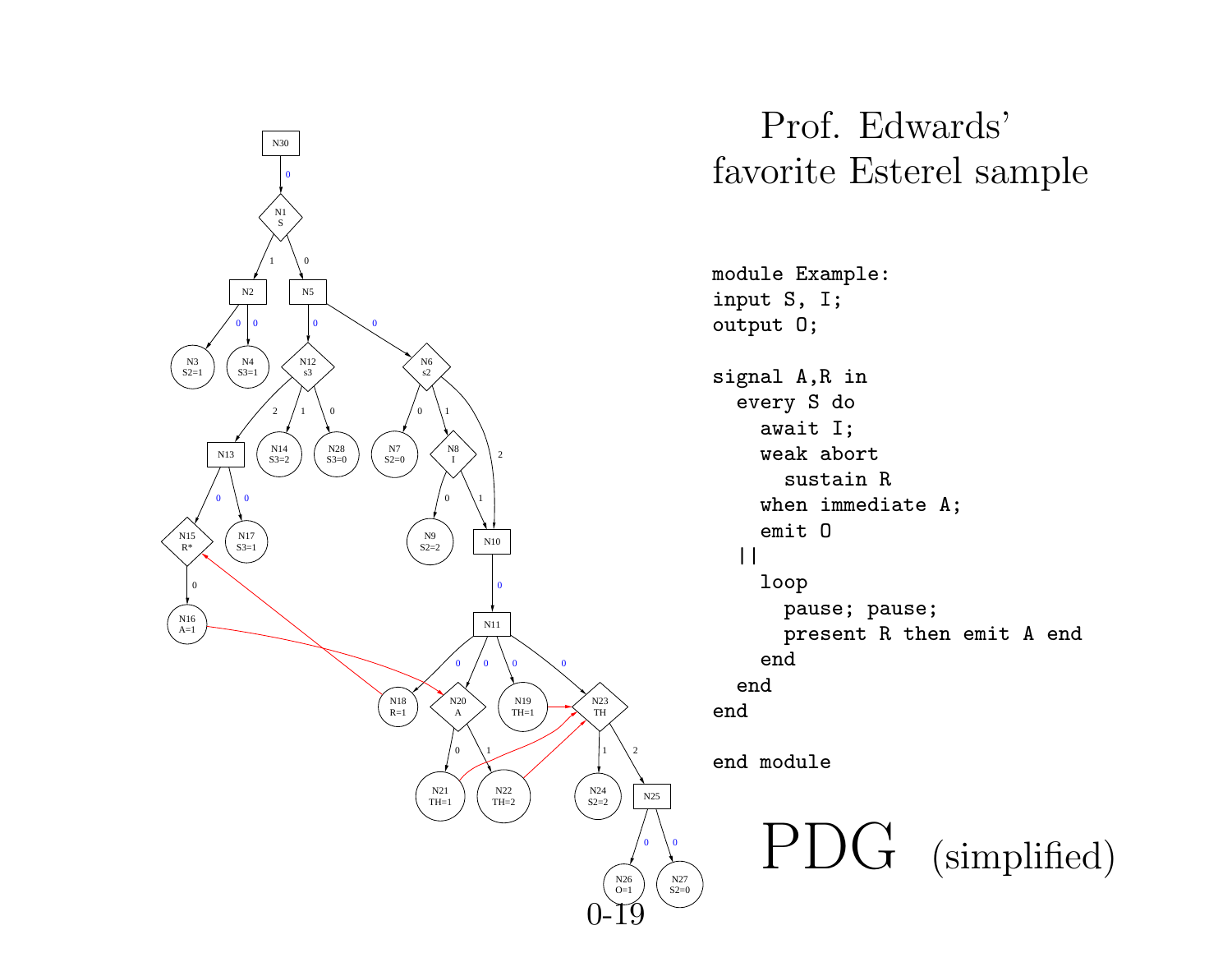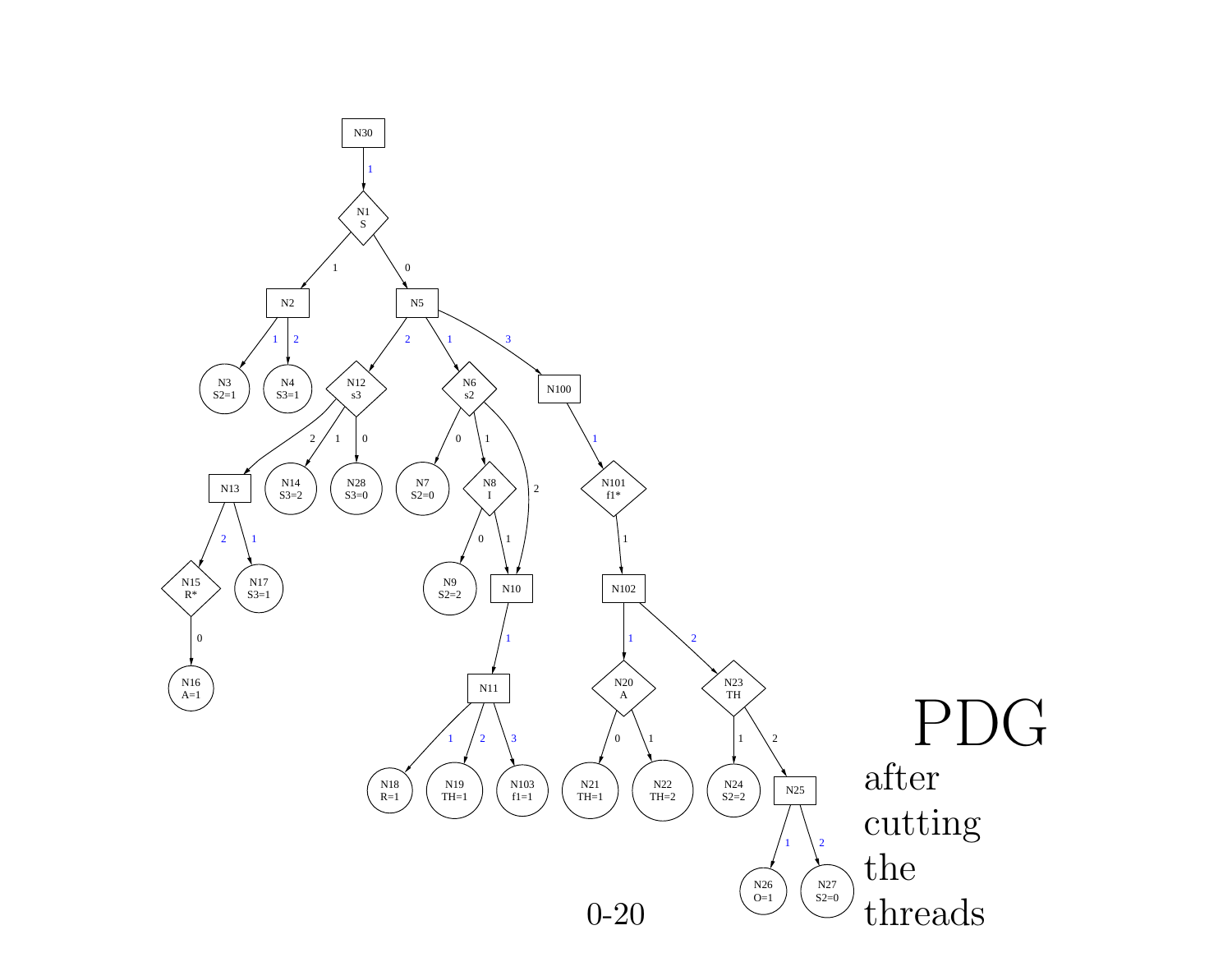

#### This is the CFG

PDG stats - 29 nodes: 7 regions 7 statements 15 predicates

CFG stats - 24 nodes: 8 predicates 16 statements worst execution path: 15 instructions 0-21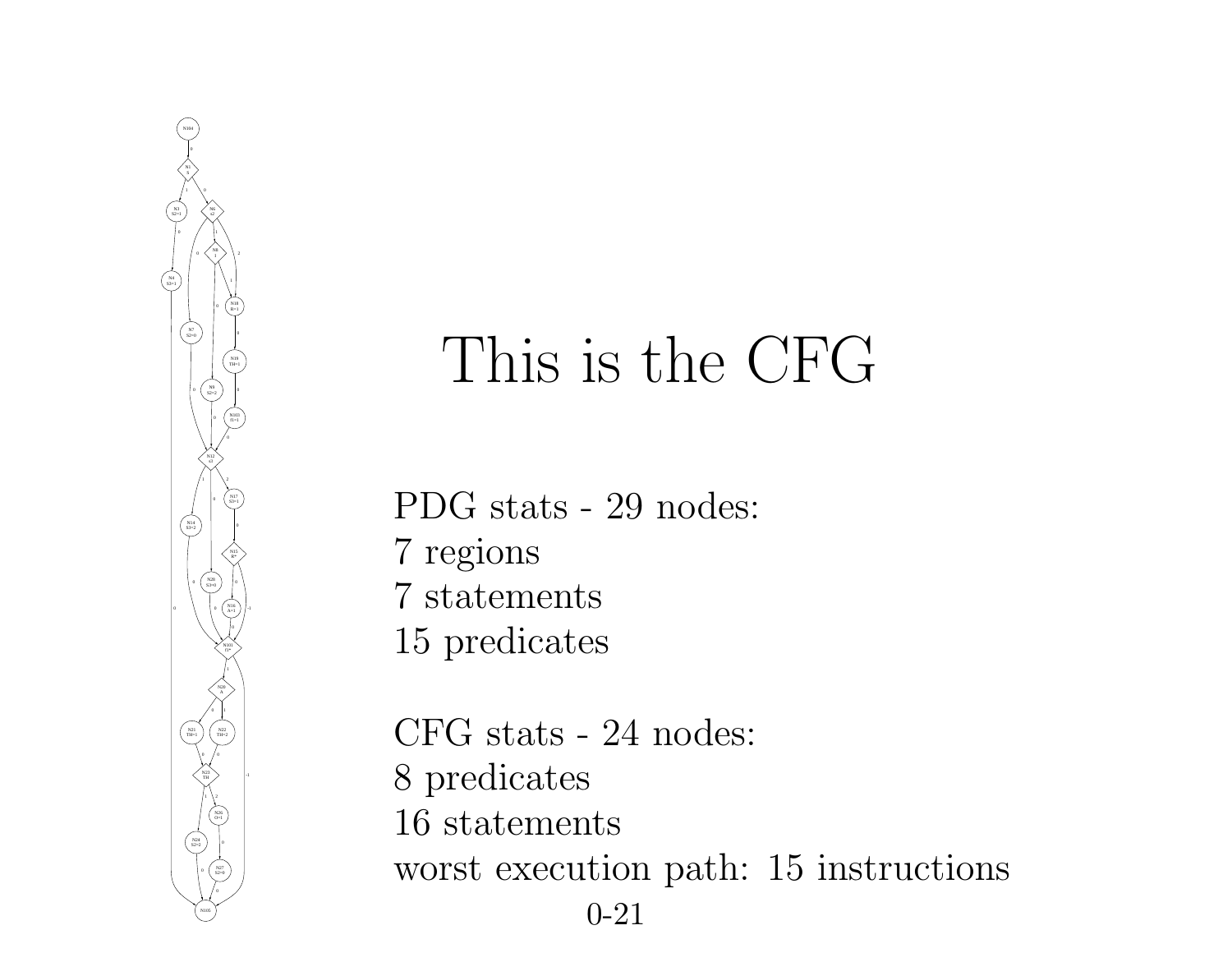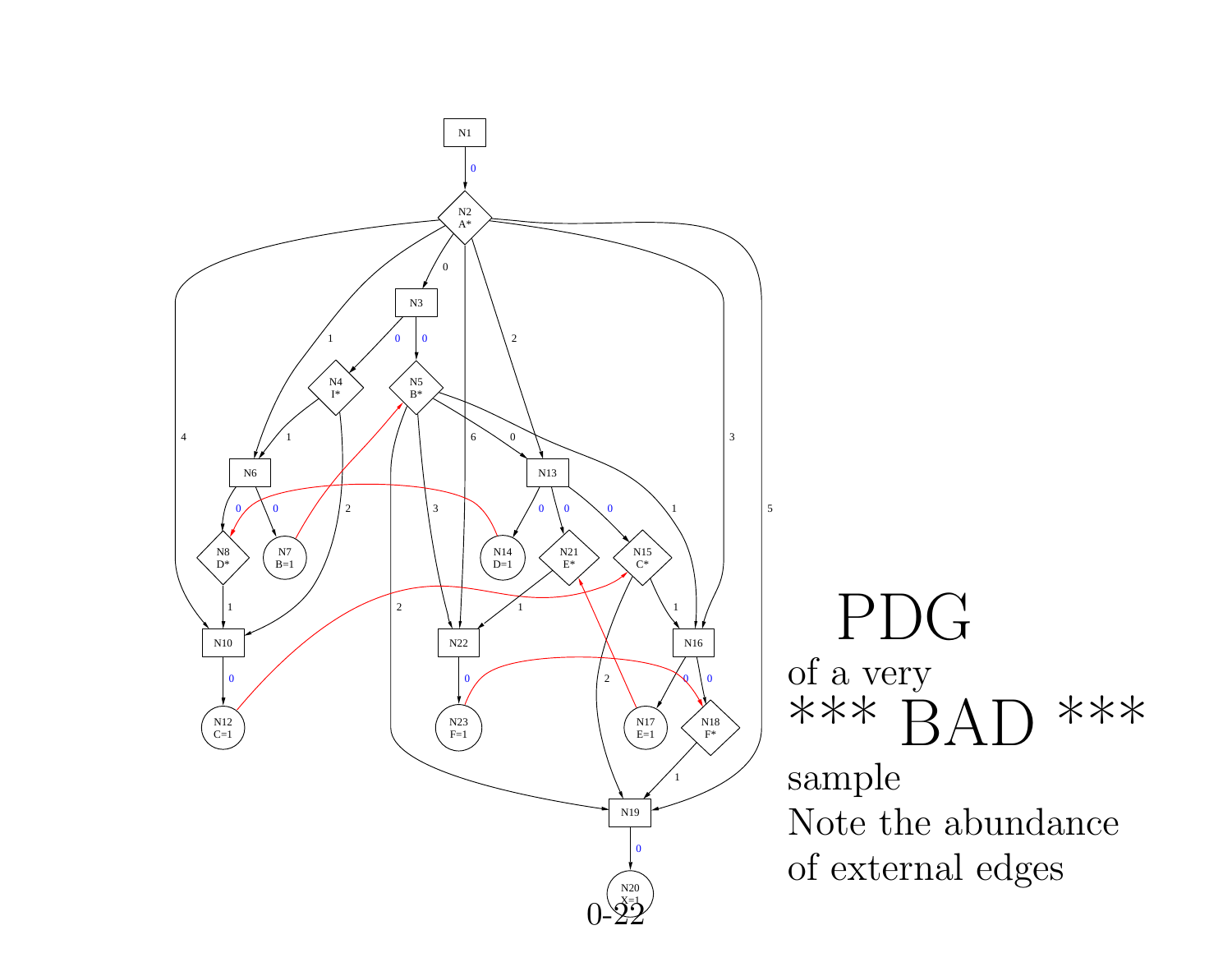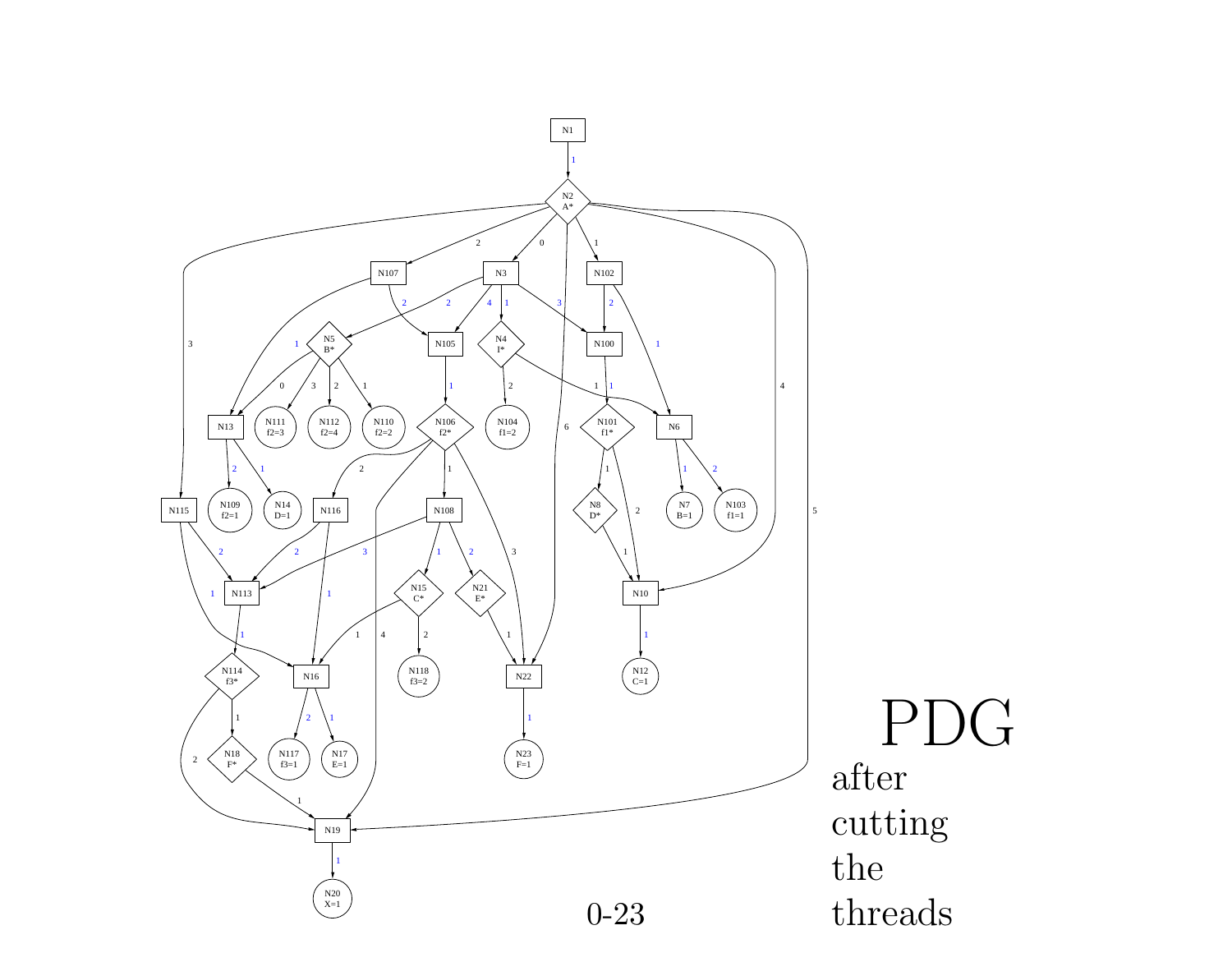

#### This is the CFG

PDG stats - 21 nodes:

- 8 regions
- 6 statements
- 7 predicates

CFG stats - 42 nodes: 16 predicates 26 statements worst execution path: 27 instructions simulation space: 2880 input combinations 0-24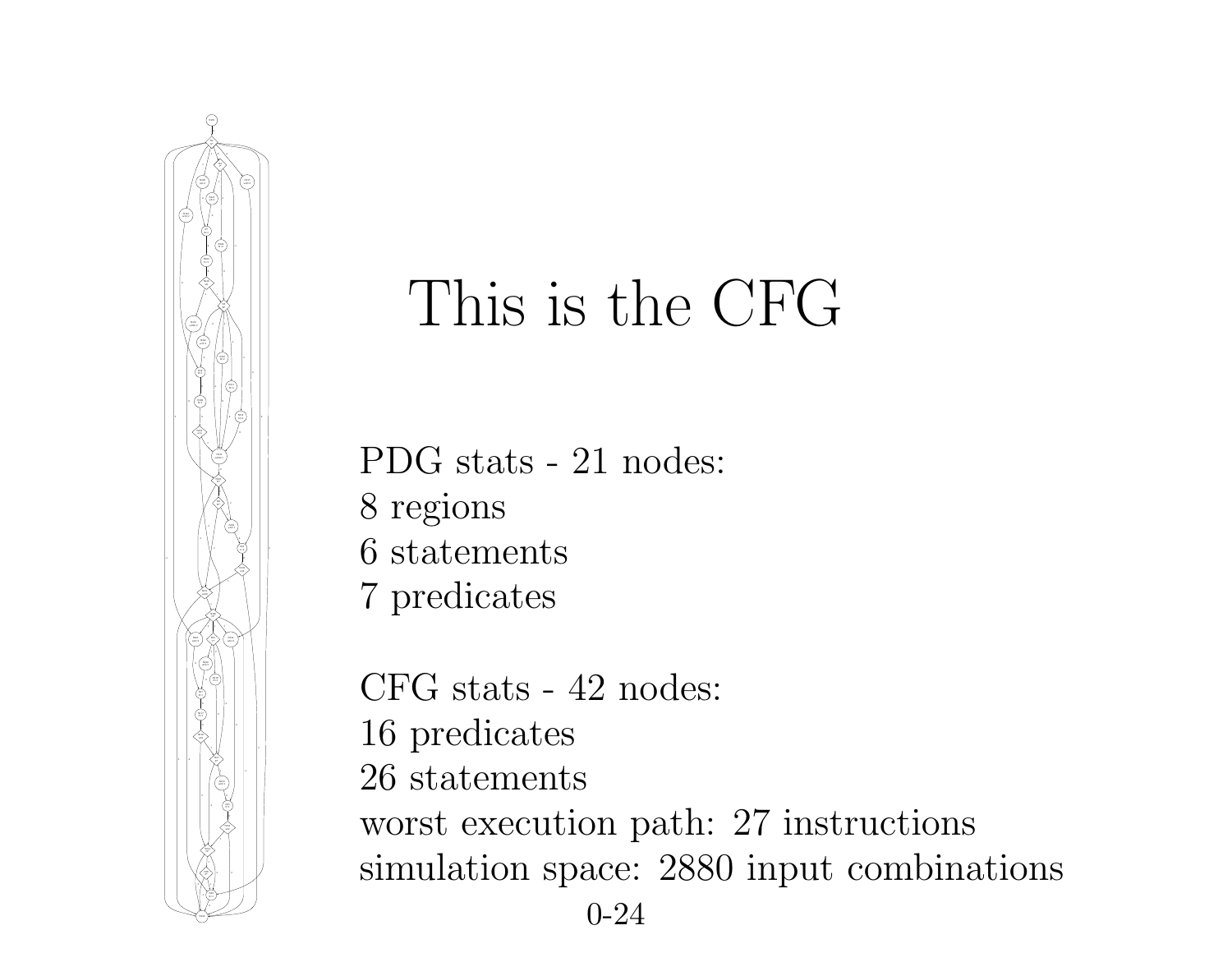#### References

- $|1|$  Gérard Berry. Esterel on hardware. *Philosophical Trans*actions of the Royal Society of London. Series A, 339:87– 103, April 1992. Issue 1652, Mechanized Reasoning and Hardware Design.
- [2] Gérard Berry and Georges Gonthier. The Esterel synchronous programming language: Design, semantics, im<sup>p</sup>lementation. 19(2):87–152, November 1992.
- [3] Valérie Bertin, Michel Poize, and Jacques Pulou. Une nouvelle méthode de compilation pour le language ESTEREL [A new method for compiling the Esterel language]. In Proceedings of GRAISyHM-AAA., Lille, France, March 1999.
- [4] Stephen A. Edwards. An Esterel compiler for large control-dominated systems. IEEE Transactions on